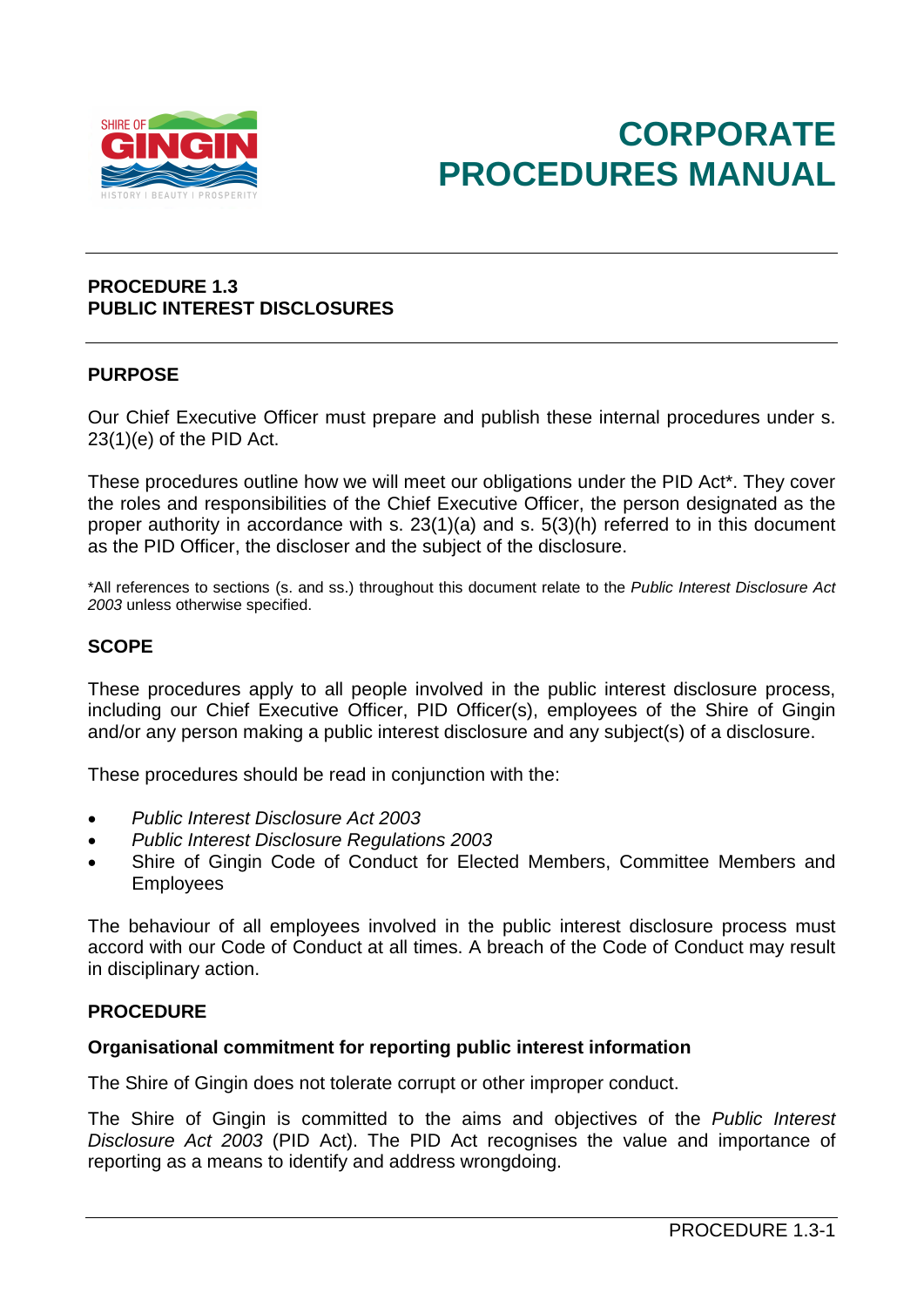We strongly support disclosures being made by employees about corrupt or other improper conduct. We also strongly support contractors and members of the community making disclosures about corrupt or improper conduct.

The Shire of Gingin does not tolerate any of its employees, contractors or subcontractors taking reprisal action against anyone who makes or proposes to make a public interest disclosure.

The Shire of Gingin will take all reasonable steps to protect employees from any detrimental action in reprisal for the making of a public interest disclosure.

The commitment to effectively manage public interest disclosures extends to a proper authority of the Shire of Gingin. The persons responsible for receiving disclosures of public interest information designated under s. 23(1)(a) of the PID Act will abide by the *PID Code of Conduct and Integrity* in performing their duties.

The Shire of Gingin is also committed to responding to the disclosure thoroughly and impartially. We will treat all people in the disclosure process fairly, including those who may be the subject of a disclosure.

The Shire of Gingin will provide as much information as possible to people considering making a public interest disclosure. These internal procedures are accessible to all employees and contractors. Copies are available from the designated person appointed as the proper authority (the PID Officer) and will be available on the Shire's website and on the intranet as part of the Corporate Procedures Manual for employees.

General information about public interest disclosures and how the Shire of Gingin will manage a disclosure is available for external clients and members of the community on our website [www.gingin.wa.gov.au.](http://www.gingin.wa.gov.au/)

While these procedures focus on public interest disclosures, we are committed to dealing with all reports of suspected wrongdoing. We encourage people to report if they witness any such behaviour. The Shire of Gingin will consider each matter under the appropriate reporting pathway and make every attempt to protect staff members making reports from any reprisals.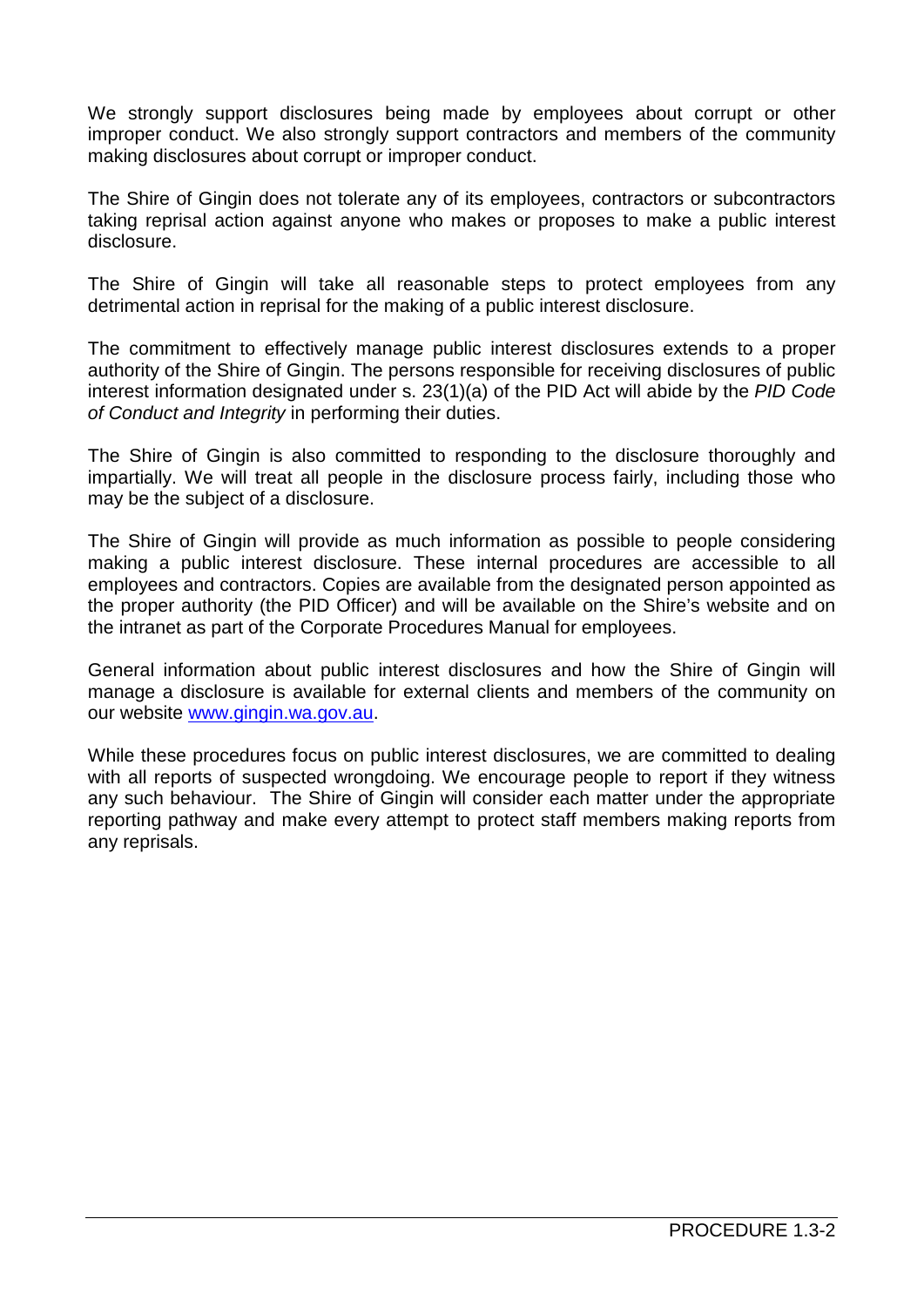## **Overview of roles and responsibilities of parties involved in the disclosure process at the Shire of Gingin**

| <b>Person/Role</b>                                                                        | <b>Responsibilities</b>                                                                                                                                                                                              |  |  |  |
|-------------------------------------------------------------------------------------------|----------------------------------------------------------------------------------------------------------------------------------------------------------------------------------------------------------------------|--|--|--|
| <b>Principal executive</b><br>officer (s. 23)                                             | Designates the occupant of a specified position (a PID Officer) to<br>receive public interest disclosures related to the Shire of Gingin<br>(s. 23(1)(a)).                                                           |  |  |  |
| For the Shire of Gingin,<br><b>Chief</b><br>this<br>is<br>the<br><b>Executive Officer</b> | Provides protection from detrimental action or the threat of<br>detrimental action for any employee of the Shire of Gingin who<br>makes a public interest disclosure (s. 23(1)(b)).                                  |  |  |  |
|                                                                                           | Ensures the Shire of Gingin complies with the PID Act and the<br>code of conduct and integrity established by the Public Sector<br>Commissioner (ss. $23(1)(c)$ and $(d)$ ).                                         |  |  |  |
|                                                                                           | Prepares and publishes internal procedures, consistent with<br>those prepared by the Public Sector Commission, detailing how<br>the Shire of Gingin will meet its obligations under the PID Act (s.<br>$23(1)(e)$ ). |  |  |  |
|                                                                                           | Provides information<br>$(s. 23(1)(f))$ to the Public<br>Sector<br>Commissioner on the:                                                                                                                              |  |  |  |
|                                                                                           | a. Number of disclosures received by the Shire of Gingin;                                                                                                                                                            |  |  |  |
|                                                                                           | b. Results of any investigations conducted as a result of the<br>disclosures;                                                                                                                                        |  |  |  |
|                                                                                           | c. Action, if any taken, as a result of each disclosure; and                                                                                                                                                         |  |  |  |
|                                                                                           | d. Any matters as prescribed.                                                                                                                                                                                        |  |  |  |
|                                                                                           | May have a role in enabling an investigation to be undertaken or<br>taking disciplinary action against individuals under functions and<br>powers separately from the PID Act.                                        |  |  |  |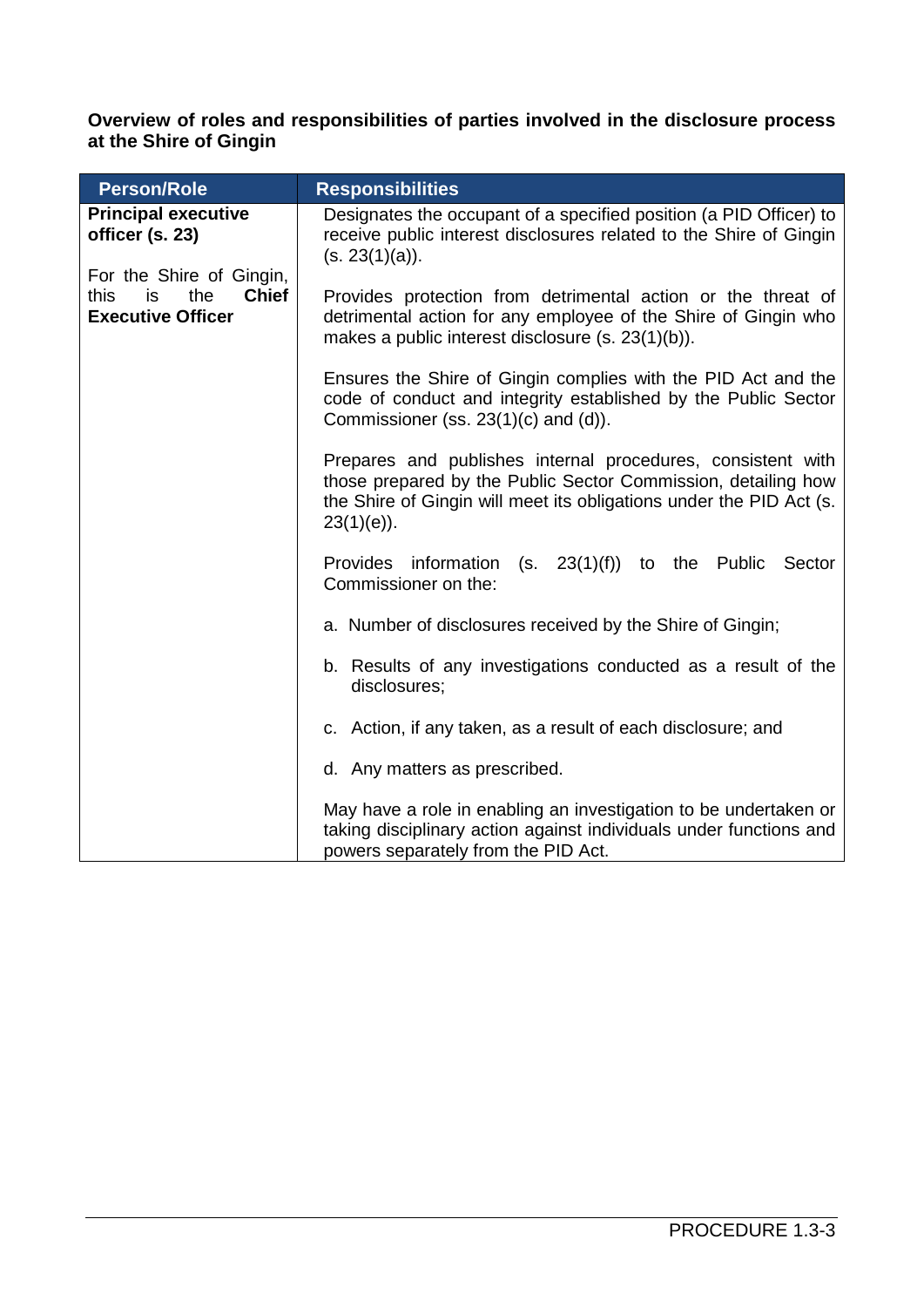| <b>Person/Role</b>                                                                                                                                               | <b>Responsibilities</b>                                                                                                                                                                                         |  |  |
|------------------------------------------------------------------------------------------------------------------------------------------------------------------|-----------------------------------------------------------------------------------------------------------------------------------------------------------------------------------------------------------------|--|--|
| <b>The Proper</b><br>Authority (s. 5(3), s.<br>7 and s. 18)<br>Or                                                                                                | As is designated by ss. $5(3)(a-g)$ or by the Chief Executive Officer of<br>the Shire of Gingin, under s. 23(1)(a) the PID Officer is to receive<br>disclosures related to the Shire of Gingin.                 |  |  |
| <b>PID Officer</b><br>(s. 23(1)(a))<br>For the Shire of<br>Gingin, this is the<br><b>Executive Manager</b><br>Corporate &<br><b>Community</b><br><b>Services</b> | Provides information to potential disclosers about their rights and<br>responsibilities consistent with the code of conduct and integrity<br>established under s. 20(1).                                        |  |  |
|                                                                                                                                                                  | Receives and manages public interest disclosures in accordance<br>with the PID Act $(s. 5(3))$ .                                                                                                                |  |  |
|                                                                                                                                                                  | Notifies the discloser within three months of the disclosure being<br>made about what action is planned in dealing with the disclosure (s.<br>$10(1)$ ).                                                        |  |  |
|                                                                                                                                                                  | Where appropriate, investigates or causes an investigation of, the<br>matters in the disclosures $(s. 8(1))$ .                                                                                                  |  |  |
|                                                                                                                                                                  | Where appropriate, provides information to subjects of a disclosure<br>about their rights, responsibilities, duties and potential offences (s.<br>9(2), s. 14, s. 15, s. 16 and s. 24).                         |  |  |
|                                                                                                                                                                  | Where appropriate, takes such action as is necessary and<br>reasonable, within their functions and powers in accordance with s.<br>9.                                                                           |  |  |
|                                                                                                                                                                  | Maintains confidentiality of the identity of the discloser and<br>subject(s) of disclosures, in accordance with the requirements of the<br>PID Act (s. 11 and s. 16).                                           |  |  |
|                                                                                                                                                                  | Provides progress reports where requested and a final report to the<br>discloser in accordance with s. 10.                                                                                                      |  |  |
|                                                                                                                                                                  | Creates and maintains proper and secure records in relation to the<br>disclosures in accordance with the code of conduct and integrity<br>established under s. 20(1) and the State Records Act 2000.            |  |  |
|                                                                                                                                                                  | Completes a PID Register for each disclosure lodged (s. 23(1)(f)).                                                                                                                                              |  |  |
|                                                                                                                                                                  | Acts in accordance with the rules of natural justice $(s. 9(2)$ and s.<br>$16(1)(b)$ .                                                                                                                          |  |  |
|                                                                                                                                                                  | Acts in accordance with the code of conduct and integrity<br>established by the Public Sector Commissioner (s. 20(1)) and any<br>authority-specific code of conduct established separately from the<br>PID Act. |  |  |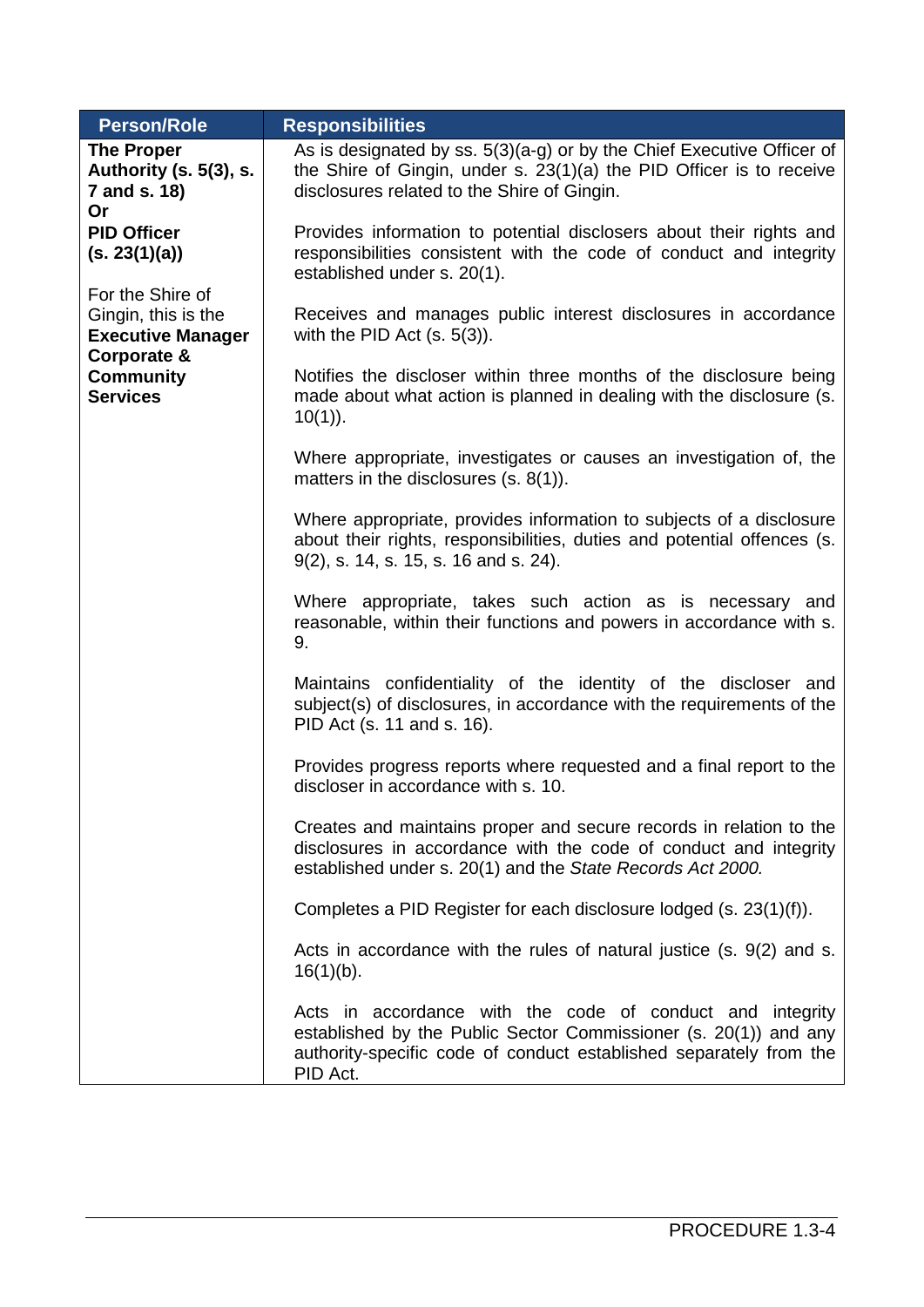| <b>Person/Role</b>                                                            | <b>Responsibilities</b>                                                                                                                                                                                        |  |  |
|-------------------------------------------------------------------------------|----------------------------------------------------------------------------------------------------------------------------------------------------------------------------------------------------------------|--|--|
| The discloser                                                                 | Makes a public interest disclosure to a proper authority or our PID<br>Officer if the matter relates to the Shire of Gingin (s. 5(1)).                                                                         |  |  |
|                                                                               | Believes on reasonable grounds that the information in their<br>disclosure is, or may be, true $(s. 5(2))$ .                                                                                                   |  |  |
|                                                                               | Does not disclose information subject to legal professional privilege<br>(s. 5(6)).                                                                                                                            |  |  |
|                                                                               | Does not knowingly and recklessly make a false or misleading<br>disclosure $(s. 24(1))$ .                                                                                                                      |  |  |
|                                                                               | Maintains confidentiality of the information disclosed and the identity<br>of the person(s) to whom the information relates, in accordance with<br>the requirements of the PID Act (s. 16 and s. $17(1)(b)$ ). |  |  |
|                                                                               | Assists any person investigating the matter to which the disclosure<br>relates by supplying the person with any information requested (s.<br>$17(1)(a)$ ).                                                     |  |  |
| The subject of the<br>disclosure<br>(person about whom<br>disclosure is made) | Is afforded the opportunity to make a submission, either orally or in<br>writing, in relation to the matter before preventative or disciplinary<br>action is taken $(s. 9(2))$ .                               |  |  |
|                                                                               | Maintains confidentiality of the identity of the discloser, in<br>accordance with the requirements of the PID Act (s. 16(1)).                                                                                  |  |  |
|                                                                               | Is to be treated in accordance with the rules of natural justice (s.<br>$16(1)(b)$ ).                                                                                                                          |  |  |
|                                                                               | Does not take or threaten to take detrimental action (defined in s. 3)<br>against a person because they have made or intend to make a<br>disclosure $(s. 14(1))$ .                                             |  |  |
|                                                                               | Does not incite another person to take detrimental action against<br>another because they have made or intend to make a disclosure (s.<br>$14(2)$ ).                                                           |  |  |
|                                                                               | Does not commit an act of victimization by taking or threatening to<br>take detrimental action against the person making or intending to<br>make a disclosure $(s. 15(1))$ .                                   |  |  |
| An investigating<br>officer                                                   | May investigate matters of public interest information on behalf of a<br>proper authority of the Shire of Gingin in accordance with the terms<br>of reference given to them.                                   |  |  |
|                                                                               | Maintains confidentiality of the identity of the disclosure and any<br>persons subject to the disclosure, in accordance with s. 16.                                                                            |  |  |
|                                                                               | Makes, and keeps secure, comprehensive records of<br>any<br>investigation undertaken.                                                                                                                          |  |  |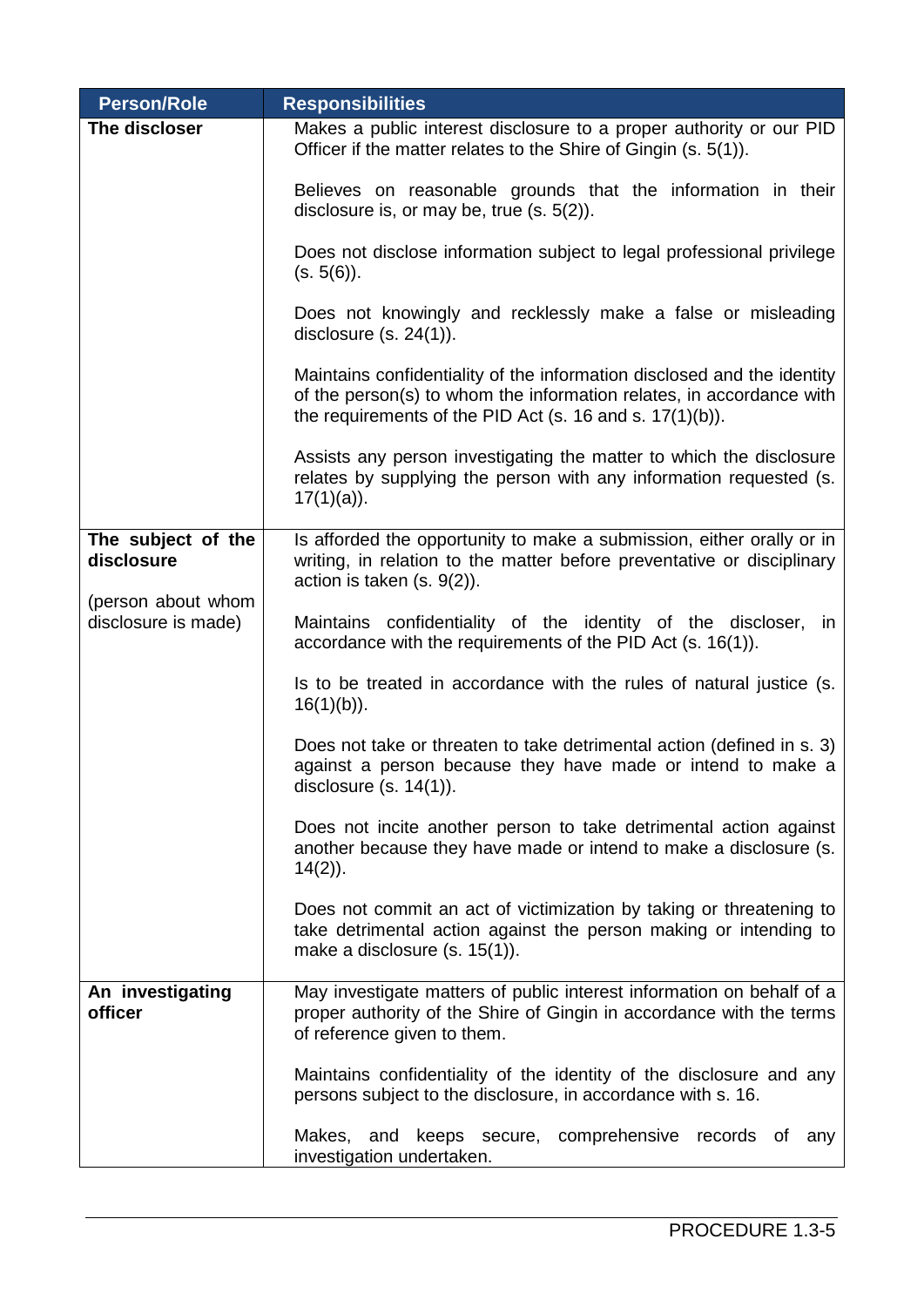# **Managing public interest disclosures**

The following procedures describe how the Shire of Gingin will manage the public interest disclosure process.

#### Overarching requirements of the Public Interest Disclosure Act 2003

The PID Act has some overarching requirements for handling disclosures. These requirements separate the public interest disclosure process from other reporting or complaint handling processes. The PID Act does not, however, displace the notification or reporting requirements of the *Corruption, Crime and Misconduct Act 2003*, which are paramount. The following section outlines how we will meet these requirements, as well as expectations of you, as a discloser, and any subject(s) of your disclosure.

#### What is 'public interest information'?

The PID Act only applies to disclosures of public interest information (defined in s. 3). Public interest information means information that:

- 1. relates to the performance of a public function by a public authority, public officer or public sector contractor (either before or after the commencement of the PID Act); and
- 2. shows or tends to show that a public authority, a public officer, or a public sector contractor is, has been or proposes to be involved in:
	- a. improper conduct; or
	- b. an act or omission that constitutes an offence under a written (State) law; or
	- c. substantial unauthorised or irregular use of, or substantial mismanagement of, public resources; or
	- d. an act done or omission that involves a substantial and specific risk of:
		- i. injury to public health; or
		- ii. prejudice to public safety; or
		- iii. harm to the environment; or
	- e. a matter of administration that can be investigated under section 14 of the *Parliamentary Commissioner Act 1971* by the Parliamentary Commissioner (Ombudsman Western Australia).

#### **Confidentiality**

Maintaining confidentiality is an important part of managing a disclosure. The confidentiality requirements of the PID Act (s. 16) not only protect the discloser, but also any other people affected by the disclosure.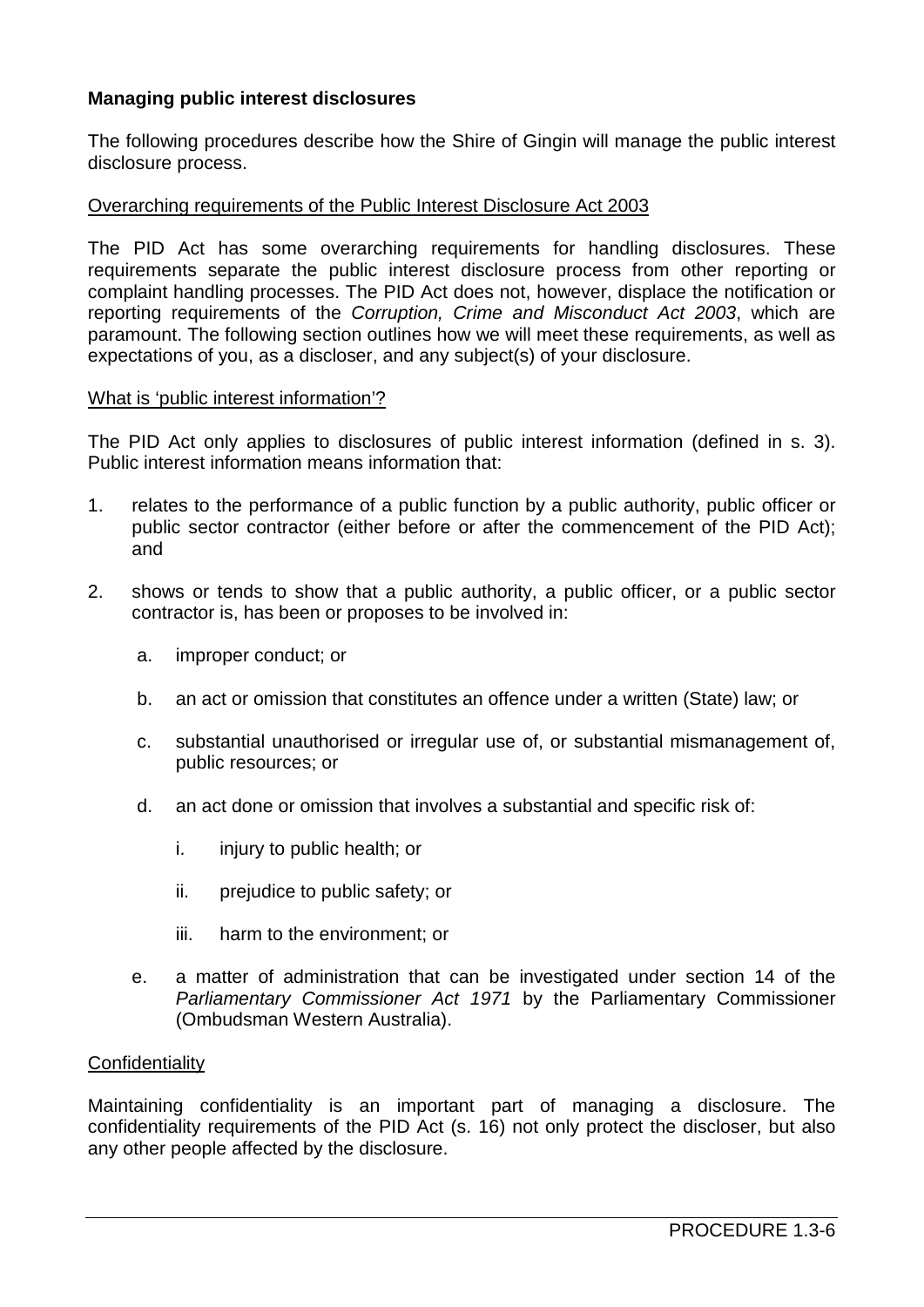The confidentiality requirements do not apply to all information in a disclosure, although we are committed to maintaining confidentiality around:

- 1. Any information that may identify the discloser or any person who may be the subject of a disclosure, including the fact a disclosure has been made; or
- 2. Information relating to a disclosure that, if known, may cause detriment.

Throughout the disclosure process and after its completion, the PID Act provides for the discloser's identity, and the identity of any person that is the subject of the disclosure to be kept confidential except in certain circumstances. Disclosing information which might identify, or tend to identify, the discloser (s. 16(1)) or any person that is the subject(s) (s. 16(3)) of your disclosure, except in accordance with the PID Act, is an offence punishable with a penalty of a \$24 000 fine or imprisonment for two years.

## Confidentiality regarding the discloser

Maintaining confidentiality is an important part of protecting the discloser from any detrimental action in reprisal for making or intending to make a disclosure.

If the discloser consents to having their identity revealed to assist us in dealing with the disclosure, our PID Officer will record this using the Consent to Disclosure of Identifying Information form.

Sometimes we may need to identify the discloser without the discloser's consent (s. 16(1) (b)-(f)) but only where:

- 1. It is necessary to do so having regard to the rules of natural justice;
- 2. It is necessary to do so to enable the matter to be investigated effectively;
- 3. We are ordered to do so by a court or any other person or body having authority to hear, receive or examine evidence; or
- 4. We are required to do so by ss.152 or 153 of the *Corruption, Crime and Misconduct Act 2003.*

Before we identify the discloser for any of the reasons above, our PID Officer will take all reasonable steps to inform the discloser that this will happen and the reasons why. Our PID Officer will use the Notification of Disclosure of Identifying Information form to do this.

If we need to provide information about the identity of the discloser to another person for the reasons above, our PID Officer will inform the other person that further disclosure to a third person may put them at risk of committing an offence.

Our PID Officer will also consider whether it is necessary to inform any external investigator about the identity of the discloser. Where it is necessary to provide this identifying information, our PID Officer will notify as described above.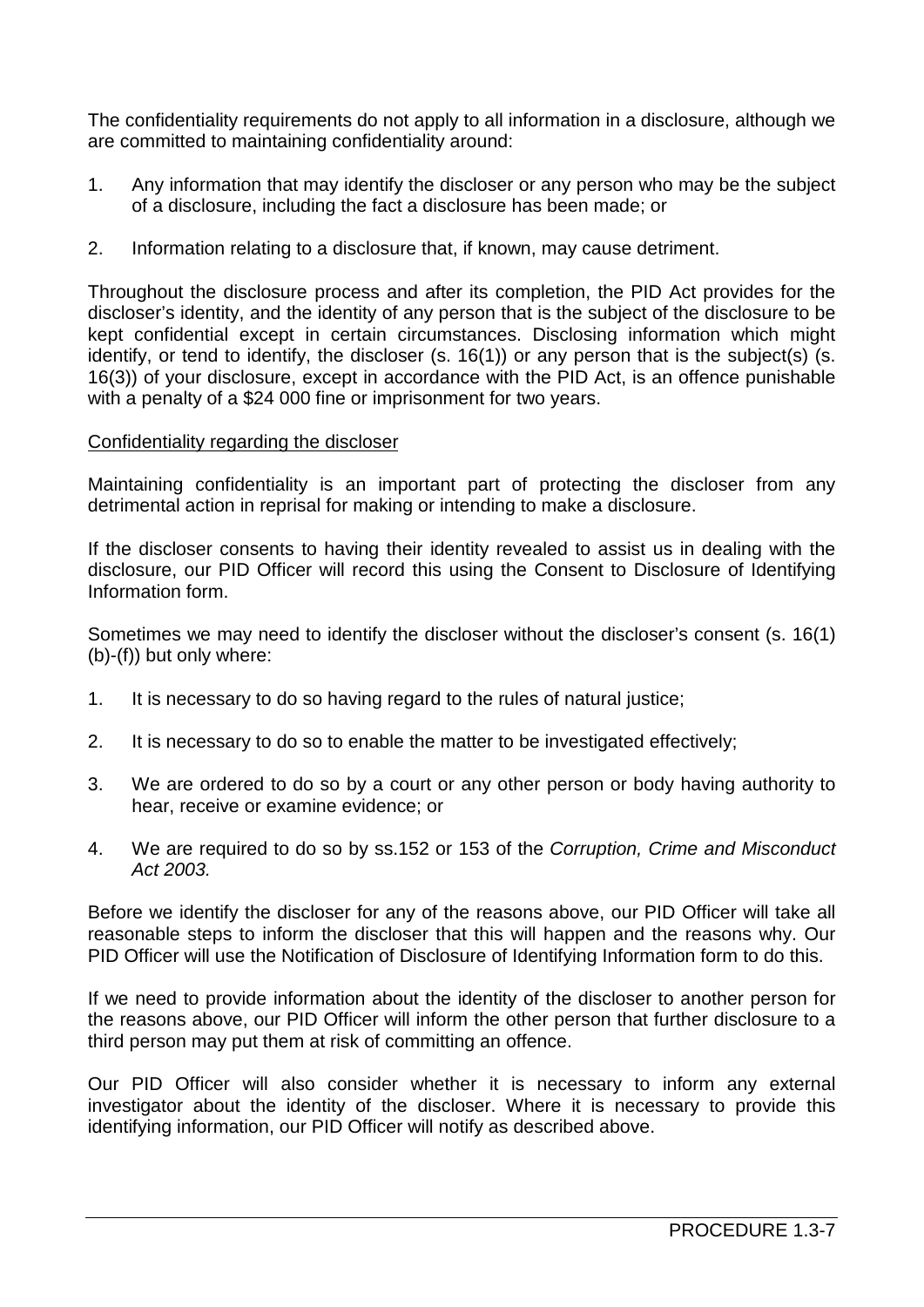## Confidentiality Plan

If your confidentiality cannot be maintained, we will develop a plan to support and protect you from any potential risks of detrimental action. You will be involved in developing this plan.

#### Confidentiality regarding the person that is the subject of the disclosure

The subject of a disclosure may consent to having their identity revealed to assist with the disclosure process s. 16(3)(a). Our PID Officer will use the Consent to Disclosure of Identifying Information form to record this.

Additionally, we may need to reveal identifying information about the subject(s) of a disclosure without their consent (ss. 16(3)(b)-(g)) where:

- 1. It is necessary to do so to enable the matter to be investigated effectively;
- 2. It is necessary to do so in the course of taking action under s. 9;
- 3. There are reasonable grounds to believe that it is necessary to prevent or minimise the risk of injury to any person or damage to any property;
- 4. We are ordered to do so by a court or any other person or body having authority to hear, receive or examine evidence; or
- 5. We are required to do so by ss. 152 or 153 of the *corruption, crime and misconduct act 2003*.

There is no obligation to advise the subject of a disclosure that identifying information will be released.

#### **Protections**

The PID Act provides a range of protections for disclosers (Part 3). It also requires that our Chief Executive Officer provides protection for any employees who make disclosures (s.  $23(1(b))$ .

*Don't be Afraid to Speak Up* (a publication issued by the Public Sector Commission) contains general information about the protections provided by the PID Act.

We are committed to ensuring that no detrimental action, including workplace reprisals by managers or other employees, occurs as a result of a person making a disclosure. If any of the above does occur, the discloser can request that we take action to protect them. Tell the PID Officer who is handling the disclosure immediately.

The PID Act also provides that the discloser may lose the protections provided in s. 13 in some circumstances, including where they on-disclose information or fail, without reasonable excuse, to assist any person investigating the matters of the disclosure.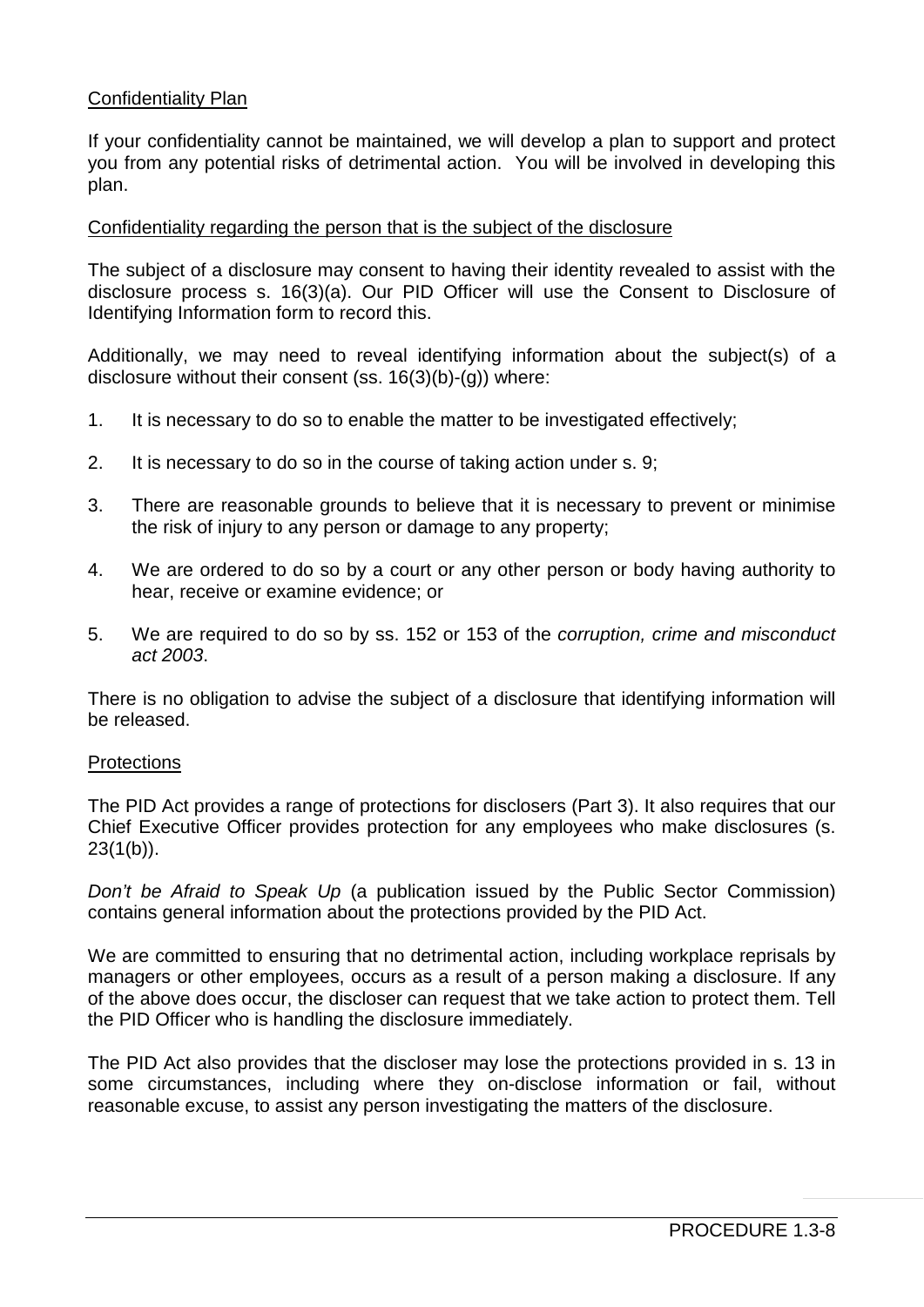## Notification requirements

The Shire's PID Officer(s) will ensure that we complete all reporting in accordance with the legislative and administrative requirements of the PID Act.

Provided it is not an anonymous disclosure, our PID Officer will provide the following reports:

- 1. Within three months of making a disclosure, the action taken, or proposed to be taken, in relation to the disclosure (s. 10(1)); and
- 2. When the disclosure process has concluded, the outcome of the investigation and the reasons for taking any action following the investigation (s. 10(4)).

Our PID Officer may also provide a progress report during any investigation, either on their initiative or upon your request (ss. 10(2) and (3)).

Our PID Officer has some limits on what they can include in their reports. Section 11 prevents provision of information that would be likely to adversely affect:

- 1. Any person's safety  $(s(1)(a))$ ;
- 2. The investigation of an offence or possible offences (s(1)(b)); or
- 3. Confidentiality as to the existence or identity of any other person who made a public interest disclosure (s(1)(c)).

Our PID Officer is also prevented from giving any information they must not disclose under ss. 151, 152 or 153 of the *Corruption, Crime and Misconduct Act 2003*.

#### Record keeping

During the investigation our PID Officer may make comprehensive and contemporaneous records of any discussions and interviews. These records along with any other documentation or files relating to the disclosure, whether paper or electronic, will be stored securely and only accessed by authorised persons.

## PID Register

To assist with annual reporting to the Public Sector Commissioner we will maintain a public interest disclosure register. We will assign a unique register number to each disclosure and record key information about your disclosure, any investigation and the outcome in the public interest disclosure register. This register (paper and/or electronic) is kept strictly confidential and maintained in a secure location.

#### **How to Make a Public Interest Disclosure**

#### Before you make a disclosure

We strongly encourage anyone thinking about making a public interest disclosure to seek advice from our PID Officer ('proper authority') before they do. A disclosure must be made to a proper authority for it to be covered by the PID Act.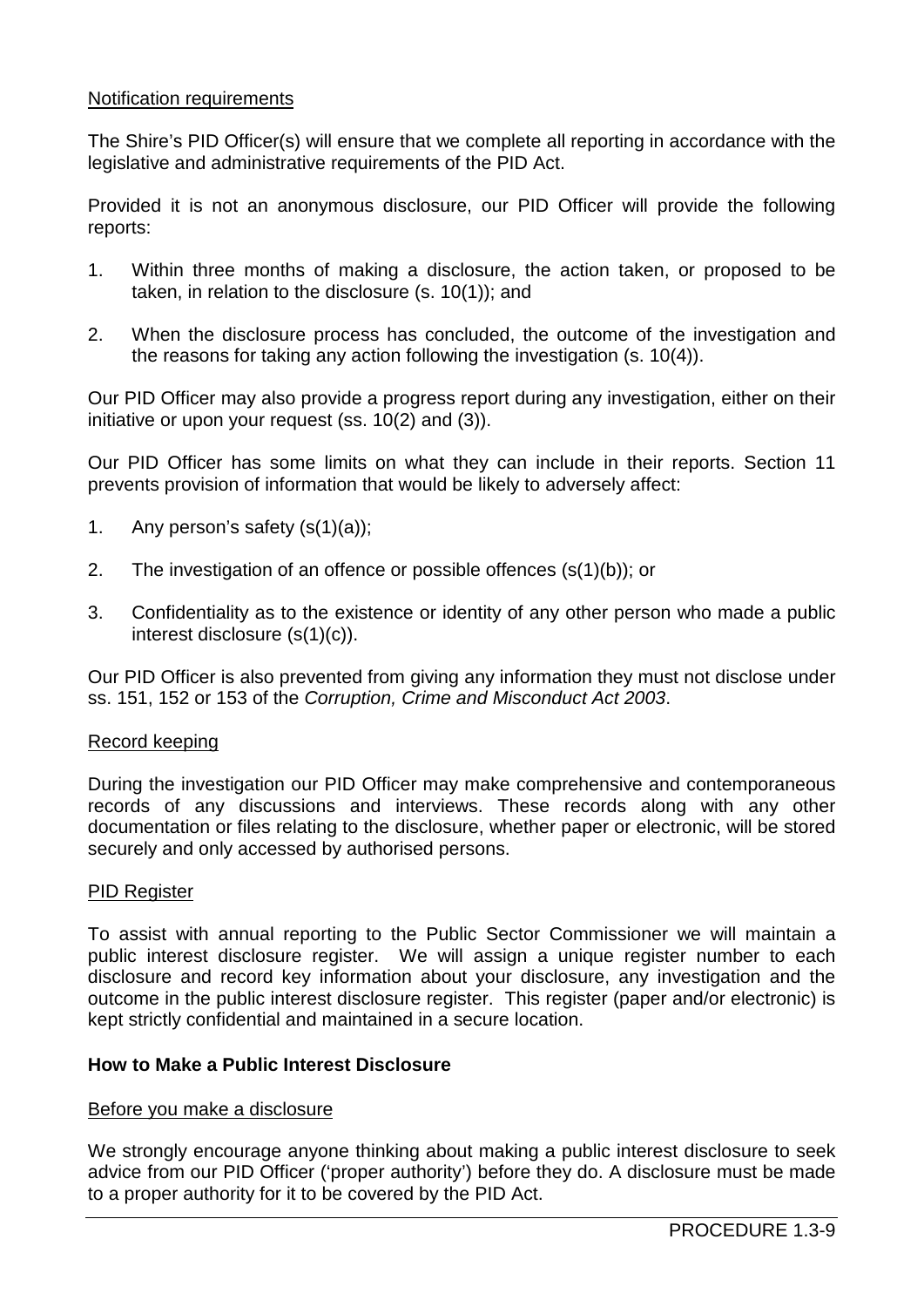A number of other requirements apply to the discloser, so it is important to understand the rights and responsibilities in the process. This information is outlined generally in *Don't be afraid to speak up*, available from the Public Sector Commission website and the Shire of Gingin website.

At the Shire of Gingin the occupant(s) of the following designated position(s) are specified with the authority as the person(s) responsible for receiving disclosures of public interest information in accordance with s. 23(1)(a). For the purposes of this procedure a PID Officer(s) is the proper authority designated under s. 5(3)(h) for dealing with information that falls within the sphere of responsibility for the Shire of Gingin.

Their names and contact details are:

| <b>Position</b>          | <b>Name of PID Officer</b> | <b>Contact details</b> |
|--------------------------|----------------------------|------------------------|
| <b>Executive Manager</b> | <b>Les Crichton</b>        | $(08)$ 9575 5171 or    |
| Corporate & Community    |                            | Les@gingin.wa.gov.au   |
| <b>Services</b>          |                            |                        |

Initial discussions between the discloser and the PID Officer should be general in nature and should not discuss the specific details of the disclosure until the discloser understands their rights and responsibilities under the PID Act. Our PID Officer will also let the discloser know that they need to make the disclosure voluntarily and consciously – we will never force a person to make a disclosure. This is because they cannot withdraw the disclosure once it is made. Once we receive your disclosure, our PID Officer is obliged to take action and we may continue to look into the matters within your disclosure irrespective of your continued approval.

These initial discussions with our PID Officer may help in deciding whether to make a public interest disclosure and also enable the PID Officer to ascertain if the information would be covered by the PID Act. If the information appears not to be the type covered by the PID Act, our PID Officer will discuss other mechanisms through which issues may be made, for example, our general complaints or grievance resolution process.

You can also contact the Public Sector Commission Advisory Line on (08) 6552 8888 (or 1800 676 607 for country callers) for general information about the disclosure process.

## What is 'sphere of responsibility'?

Under s. 5(3)(h) the PID Officer for an authority can receive information relating to a matter which falls within the 'sphere of responsibility' for their public authority. 'Sphere of responsibility' is not defined in the PID Act but may include:

- 1. Matters that relate to the Shire of Gingin; or
- 2. A public officer or public sector contractor of the Shire of Gingin; or
- 3. A matter or person that the Shire of Gingin has a function or power to investigate.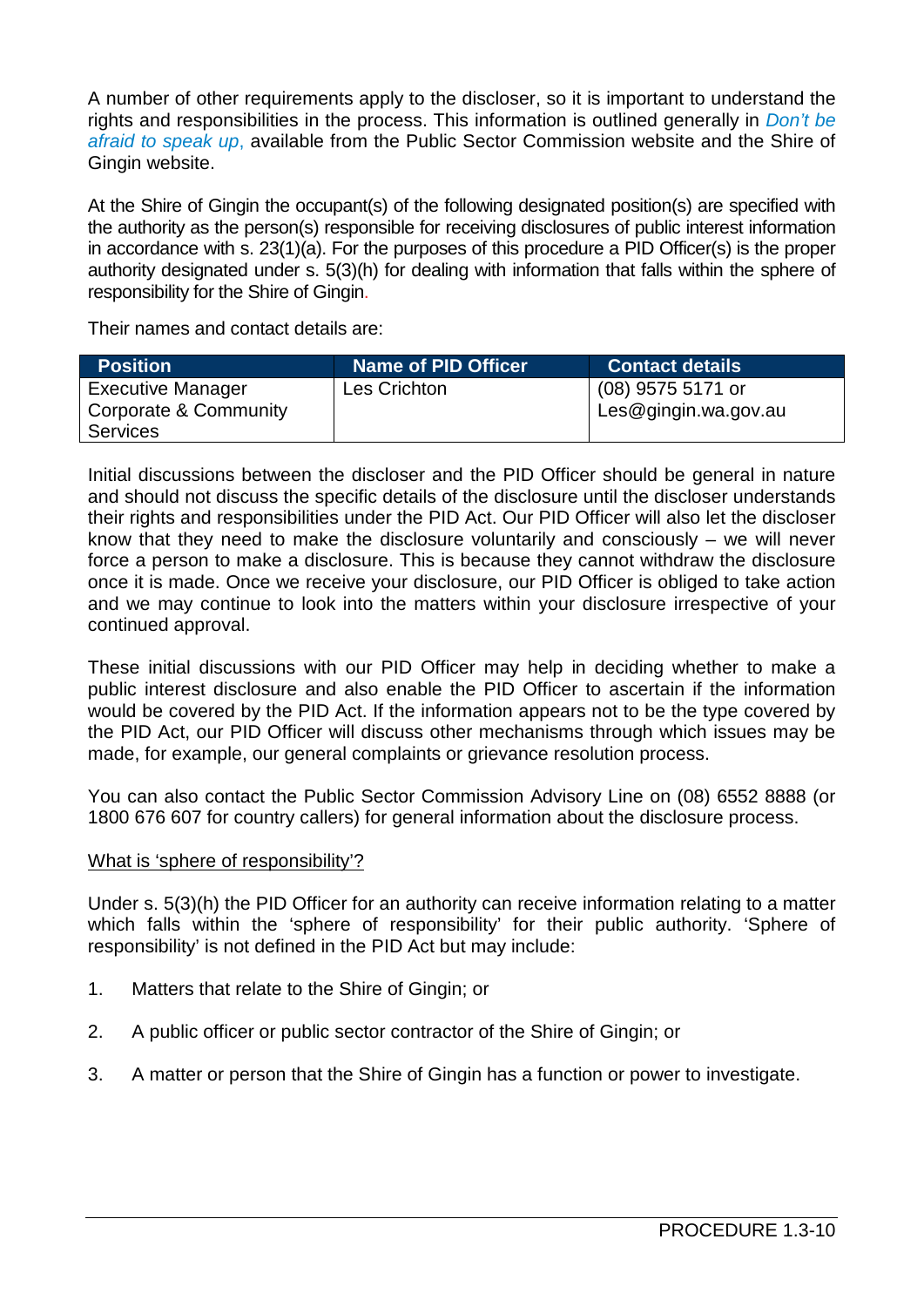The proper authority to which you need to make the disclosure depends on the type of disclosure information. Where the information is outside of our PID Officer's sphere of responsibility, it may need to be made to another proper authority for it to be considered as a public interest disclosure and for the discloser to receive the protections of the PID Act. A list of proper authorities and the information they can receive is covered in *Don't be Afraid to Speak Up*.

## Making the disclosure

A discloser needs to clearly identify that they are making a public interest disclosure. For the purposes of accountability and certainty, persons wishing to make a disclosure of public interest information under the PID Act are encouraged to do so in writing. As we expect that most disclosures will be made in writing, the Shire of Gingin has developed a form which can be used for the purpose of making such a disclosure which is available from the Shire's website. There is no requirement to use the form, but it will help to define the details of the disclosure. It may be completed by the discloser, or our PID Officer may complete the form if they are speaking with the discloser and then have them sign the form to acknowledge they are making a disclosure voluntarily and consciously.

We must accept anonymous disclosures, but if a discloser decides to make an anonymous disclosure they should understand that it may be more difficult for our PID Officer to investigate or take action about the disclosure. This is because they cannot come back to seek any further information. We are also not required to provide any reports about the progress or final outcome of the disclosure if the discloser chooses to remain anonymous.

An anonymous disclosure may not prevent the discloser from being identified during an investigation. Additionally, if our PID Officer does not know who made the disclosure, it will be difficult for them to ensure the discloser is protected and to prevent any reprisal or detrimental action.

## Determining whether your matter is an appropriate disclosure

Once our PID Officer has received the disclosure they will assess whether it meets the requirements under the PID Act. It may be that our PID Officer undertakes initial inquiries and decides not to take the matter any further, as it does not constitute an appropriate public interest disclosure.

If the disclosure is not one to which the PID Act applies, our PID Officer will let the discloser know the reasons for their decision (unless you made an anonymous disclosure) and make proper and adequate records about it. Some matters raised within the disclosure may not be matters to which the PID Act applies and the PID Officer may discuss with the discloser other pathways to report these matters.

If the disclosure is one to which the PID Act applies, our PID Officer will ensure proper and adequate records are made and will communicate with the discloser further, unless it is an anonymous disclosure.

Our PID Officer will notify the discloser within three months about what we plan to do in dealing with the disclosure, unless it is an anonymous disclosure.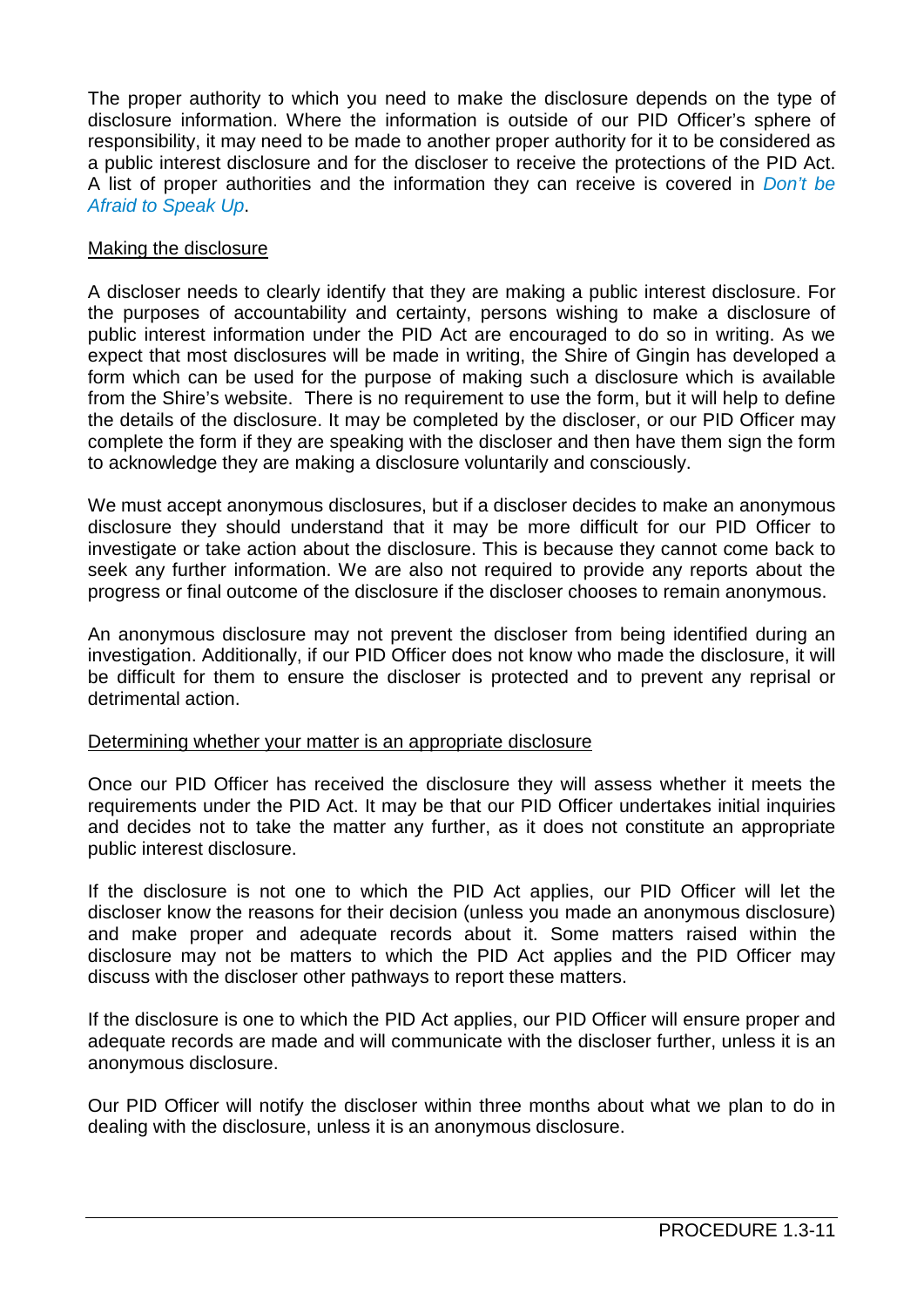## Determining whether your public interest disclosure will be investigated

After assessing the disclosure as one to which the PID Act applies, our PID Officer will consider whether it will be investigated, guided by the requirements in s. 8. The reasons a PID Officer may not investigate the disclosure include:

- 1. The matter is trivial;
- 2. The disclosure is vexatious or frivolous;
- 3. There is no reasonable prospect of obtaining sufficient evidence due to the time that has elapsed since the matter(s) occurred; or
- 4. The matter is being or has been adequately or properly investigated by another proper authority (s. 5(3)).

Our PID Officer will make proper and adequate records of their decision and reasons about whether to investigate or not.

#### Referring public interest matters

Where our PID Officer assesses the disclosure as one to which the PID Act applies, but they do not have the functions or power to investigate one or more matters within the disclosure, they will refer the information to the appropriate authority for investigation as provided for under the PID Act. Alternatively, a discloser may also be able to make a disclosure directly to this new authority, if they wish to receive reports from them about the disclosure. For example, our PID Officer may need to refer an allegation of an offence supported by evidence to the Western Australia Police for investigation.

#### **Investigating the disclosure**

Our PID Officer will investigate, or cause to be investigated, any matters in the disclosure within the sphere of responsibility. Our PID Officer may cause the disclosure to be investigated by engaging a suitably skilled staff member within the Shire of Gingin or an externally contracted investigator.

If causing the disclosure to be investigated, our PID Officer will ensure that the person undertaking the investigation understands the requirements of the PID Act, in particular the confidentiality requirements and protections for disclosers. Our PID Officer will only provide the name of the discloser and that of the subject of the disclosure to the investigator in accordance with s. 16 of the PID Act.

When investigating the disclosure, our PID Officer or investigator is limited by the functions and powers derived from our operating legislation. The PID Act does not provide for any additional investigative powers.

If you are an employee, you are expected to cooperate with any investigation into the disclosure to maintain the protections under the PID Act. A discloser is also expected to act in accordance with our Code of Conduct at all times.

Employees who are the subject of the disclosure can clarify the process and what to expect with our PID Officer.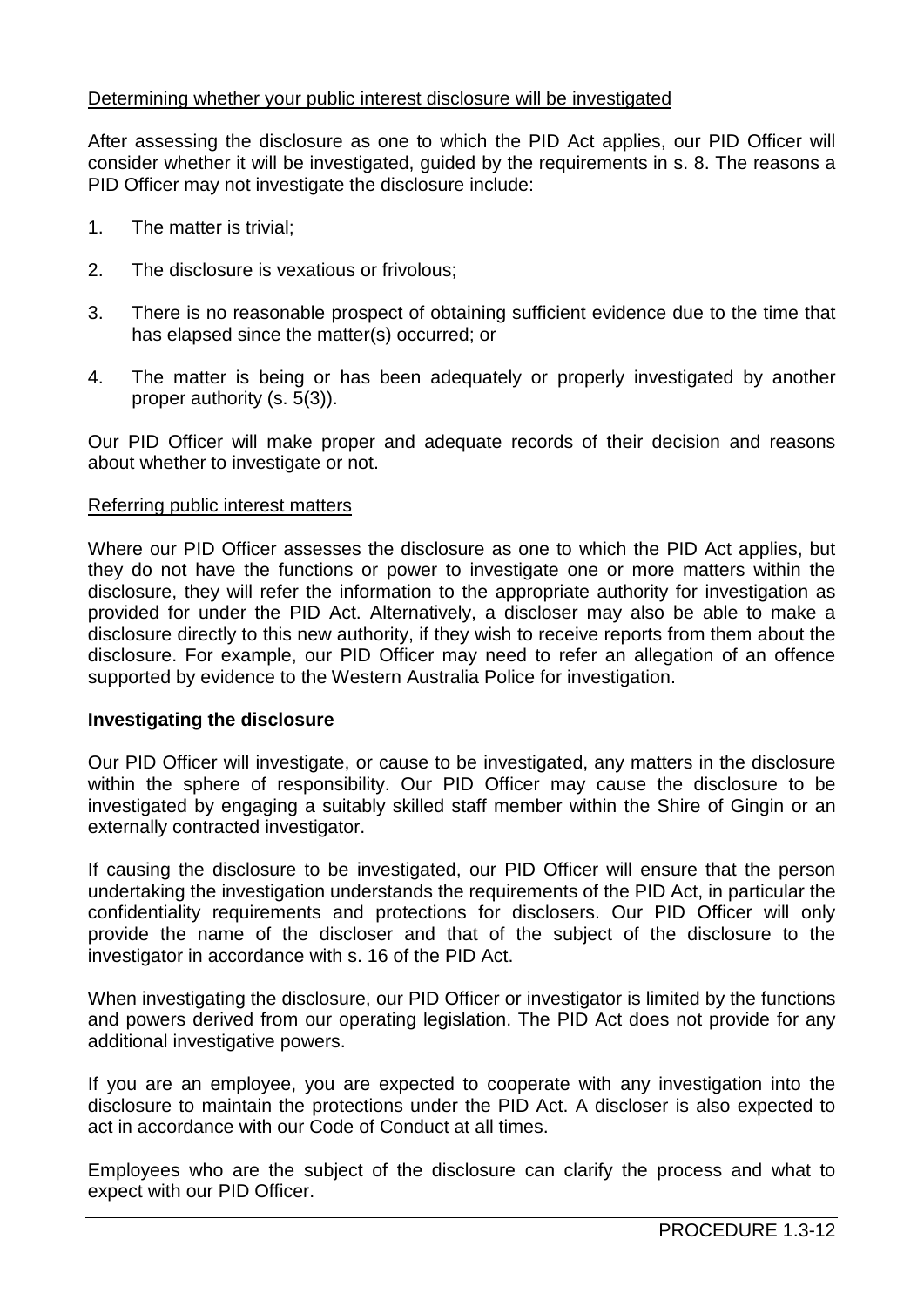Our PID Officer may also decide to discontinue an investigation, in accordance with s. 8(2). If this happens, they will give the discloser reasons for their decision in accordance with s. 8(3), unless they made an anonymous disclosure. The PID Officer may also notify any subject(s) of the disclosure, if they discontinue the investigation.

To ensure the disclosure is adequately and properly investigated our PID Officer, or other investigator, will be guided by the procedures below.

## Internal investigation procedures

In conducting an investigation, typical steps may include:

- 1. Drawing up terms of reference, identifying the key issues in the disclosure;
- 2. Ensuring the objectives of the investigation include collecting and collating information relating to the disclosure, considering the information collected and drawing conclusions objectively and impartially;
- 3. Specifying a date by which the investigation should be completed and a report provided to the discloser about the final outcome;
- 4. Informing the subject of the disclosure about their rights and obligations under the PID Act, the Shire's Code of Conduct and the law;
- 5. Maintaining procedural fairness for the person who is the subject of the disclosure;
- 6. The investigator making contemporaneous notes of discussions and interviews and, where practical and appropriate, recording discussions and interviews as an audio or video record; and
- 7. Ensuring strict security to maintain the confidentiality requirements of the PID Act.

#### What are your responsibilities if you are the subject of a disclosure?

A subject of a disclosure is a person of interest about whom an allegation of a public interest disclosure has been made.

We will treat the person fairly and impartially throughout the process, and inform them of their rights and obligations. We will generally keep the parties involved informed during any investigation, although we cannot release any information to the person that may prejudice our investigation. As an employee it is expected that they will act in accordance with our Code of Conduct at all times.

The PID Act provides the person with some rights and obligations as a person subject to a disclosure. Firstly, the subject has a right to have their identity kept confidential under s. 16(3), unless one of the following conditions apply:

- 1. You consent to your identity being disclosed;
- 2. It is necessary to enable the matter to be investigated effectively;
- 3. It is necessary to do so in taking action within s. 9;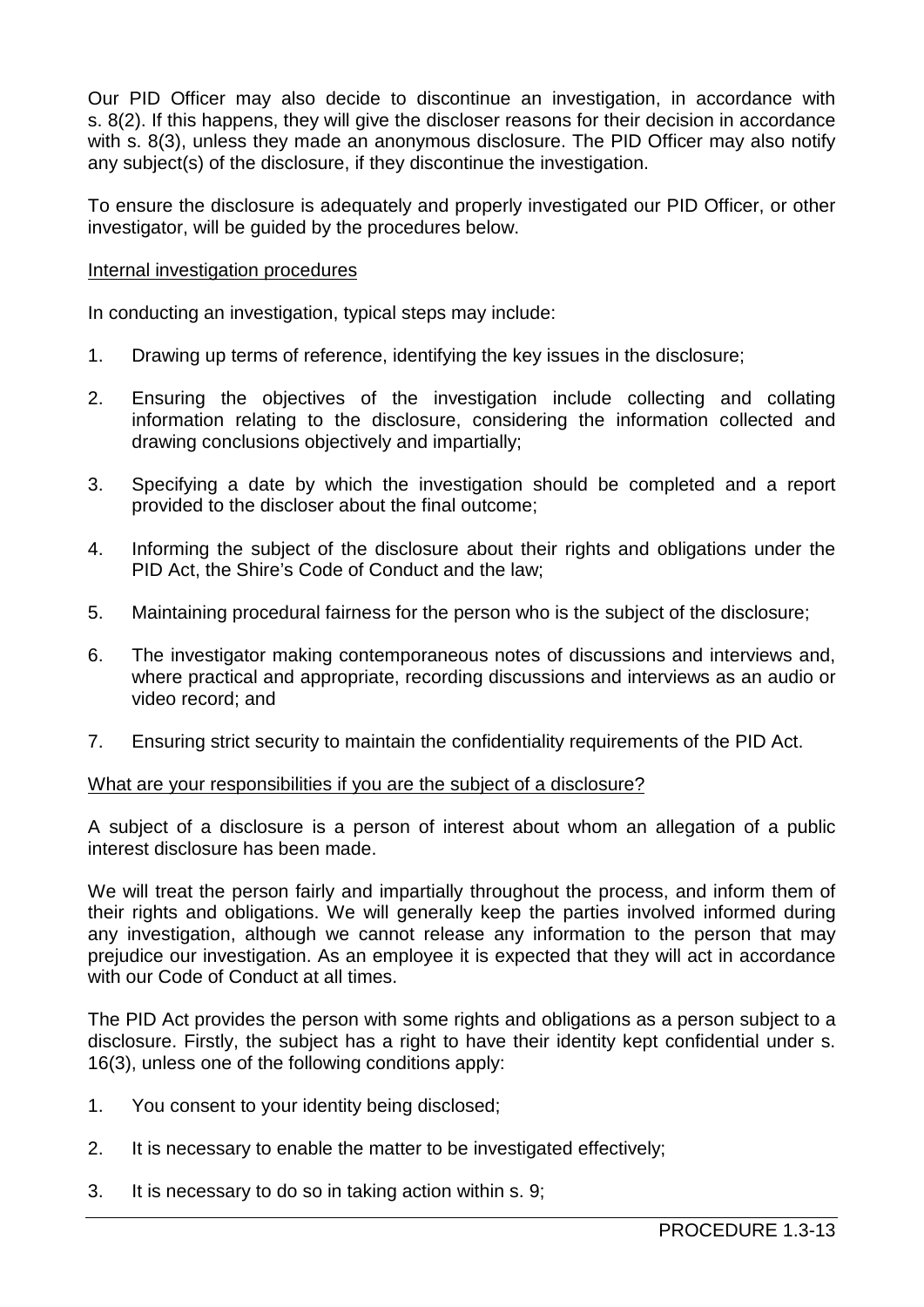- 4. There are reasonable grounds to believe that it is necessary to prevent or minimise the risk of injury to any person or damage to any property;
- 5. A direction to disclose your identity is made in accordance with a court order or other body having authority to hear evidence;
- 6. Disclosure is required in accordance with ss. 152 or 153 of the *corruption, Crime and Misconduct Act 2003*.

We will also provide appropriate natural justice. This means that, before we take any disciplinary or other action against the person under s. 9, we will give you the opportunity to:

- 1. Be informed of the substance of the allegations; and
- 2. Make a submission either verbally or in writing in relation to the matter.

If you are the subject of a disclosure, you must not identify or tend to identify the identity of the discloser or a person who they think might be the discloser, as they also have rights to confidentiality under the PID Act. It is an offence under s. 16 to identify or tend to identify any person who has made a disclosure under the PID Act.

Also, you must not engage in reprisal action, threaten anyone with reprisal action or have someone else conduct this action on your behalf because someone has made, or intends to make, a disclosure. It is still an offence to conduct this action against any person you believe has made the disclosure even if they were not the individual who actually made the disclosure. This is an offence under s. 14(1) of the PID Act.

# **Taking action**

Our PID Officer will take action where they form the opinion that a person may be, may have been or may in the future be involved in conduct which may be the subject of a public interest disclosure. Usually, our PID Officer will form this opinion at the conclusion of an investigation, although there may be instances where they need to take immediate action and the PID Act enables them to do this.

Action our PID Officer may take under s. 9 includes, but is not limited to:

- 1. Preventing the matter disclosed from continuing or occurring;
- 2. Referring the matter to the Western Australia Police Force or other appropriate body; or
- 3. Taking disciplinary action against a person responsible for the matter.

The options above are not mutually exclusive. Our PID Officer may take more than one action depending on the circumstances. For example, our PID Officer may seek to terminate the employment of an employee caught stealing and refer the matter to the Western Australia Police Force.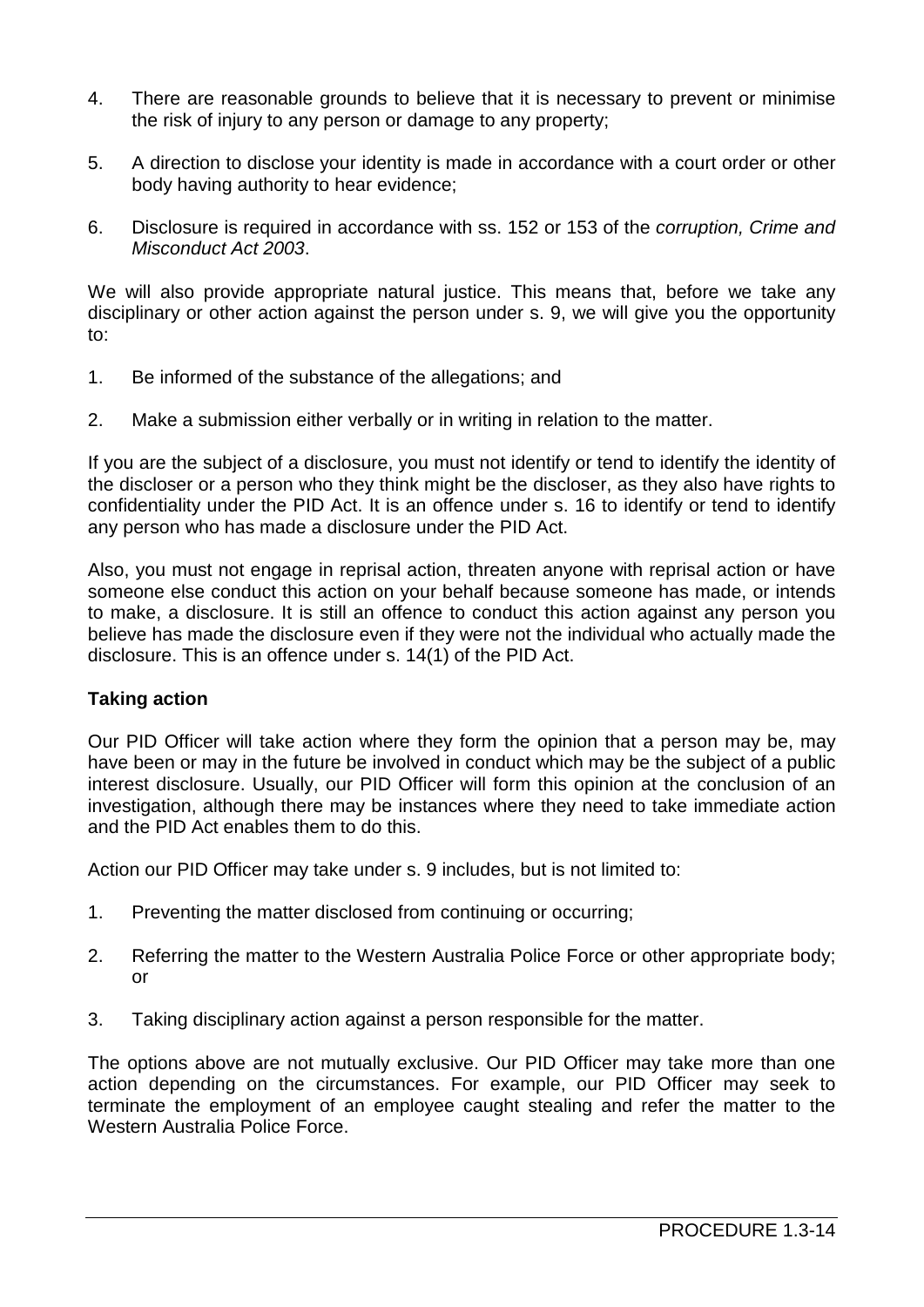In taking action our PID Officer and/or the Shire of Gingin is limited by the powers and functions derived from our operating legislation. The PID Act does not provide for any additional powers to take action. We are also guided by what is necessary and reasonable in the circumstances.

Before taking any action we will give the person against whom the action is to be taken (the subject of the disclosure) an opportunity to respond, either verbally or in writing, to ensure procedural fairness.

## Confidentiality and record keeping when taking action

We will maintain confidentiality in accordance with the PID Act when taking action.

Our PID Officer will keep appropriate records about any action taken, as well as recording a summary of this action [in the public interest disclosure register].

#### **After the public interest disclosure process has been finalised**

The PID Act places no further obligations on the Shire of Gingin or our PID Officer(s) after the disclosure process is complete. The confidentiality requirements of the PID Act, however, continue to apply to you and all other people involved with the disclosure.

The PID Act does not provide for you to appeal the outcome of the disclosure process. You may be able to make another disclosure to another proper authority, if the information relates to their functions or sphere of responsibility (s. 5). See *Don't be afraid to speak up* for the correct proper authority for your disclosure.

However, this 'new' proper authority may be able to decline to investigate the disclosure under s. 8, if they consider the matter(s) has already been properly or adequately investigated (as a public interest disclosure).

## **Making a disclosure to a journalist**

The PID Act provides for certain circumstances where a discloser may be able to make a protected disclosure to a journalist (s. 7A(d)). These circumstances apply where the discloser has first made a disclosure to the PID Officer or another proper authority named in the PID Act (outlined in How to Make a Public Interest Disclosure (above) or *Don't be afraid to speak up*).

Importantly, the PID Act states that to attract the privileges and protections of the PID Act when disclosing to a journalist, the discloser must disclose information that is substantially the same as what was disclosed in the original disclosure and it must be the case that the PID Officer who received the original disclosure:

- 1. Did not notify the discloser within three months of making the disclosure about actions they propose to take or have already taken; or
- 2. Refused to investigate, or discontinued the investigation of, a matter raised in the disclosure; or
- 3. Did not complete an investigation within six months of the discloser making the disclosure; or